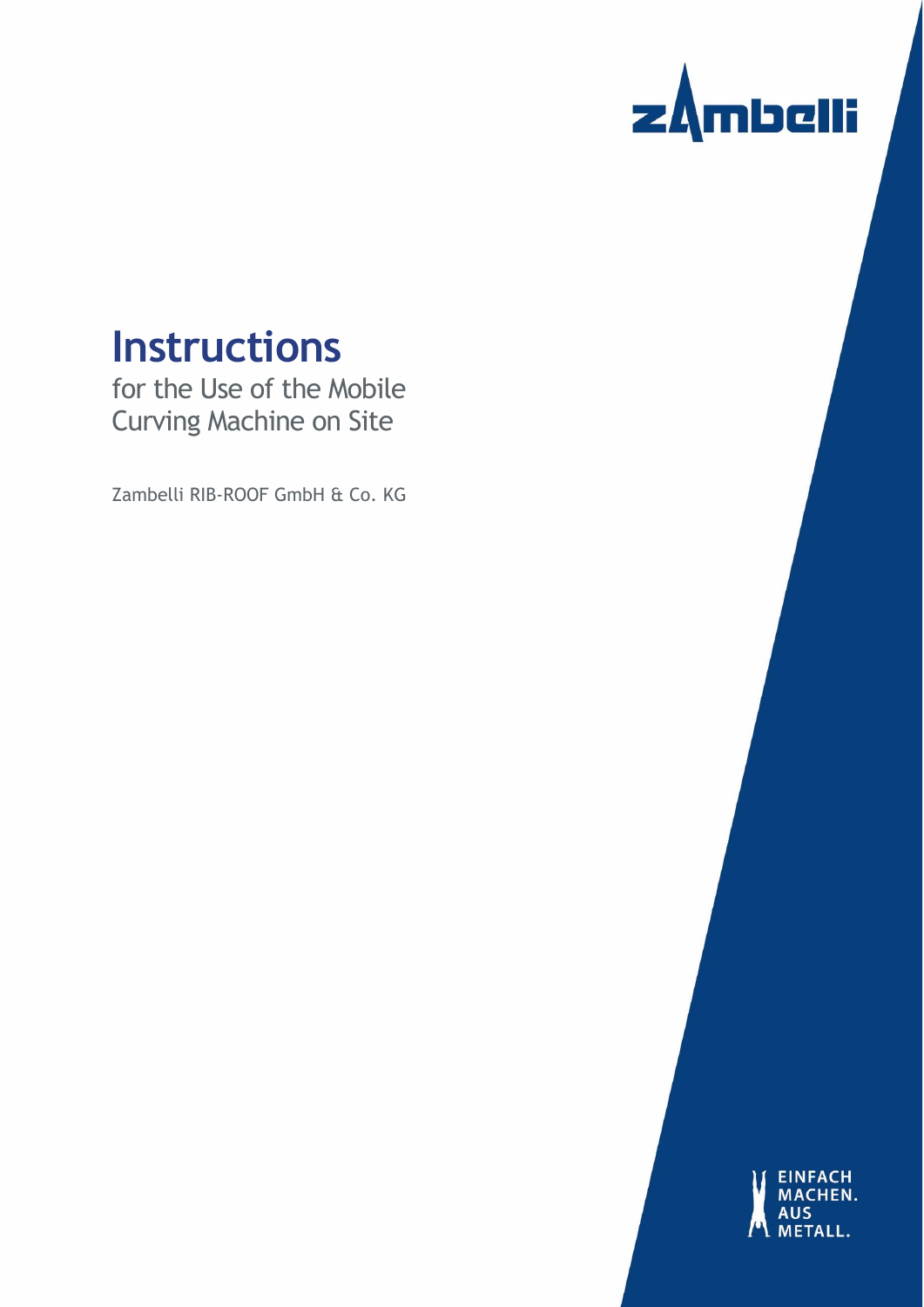

#### **1. Preliminary Remark**

The instructions for the use of the mobile curving machines constitute an integral part of this agreement, shall be binding upon both Parties and shall be firmly agreed. At the same time the instructions regulate the demarcation of the services between the Customer and Zambelli RIB-ROOF GmbH & Co. KG.

## **2. Weight of the mobile curving machine**

Mobile curving machine RIB-ROOF Speed 500 / Evolution max. 5,000 kg

Mobile curving machine RIB-ROOF 465 max. 9,500 kg

Depending on the weight, the Customer shall ensure that the access road to the construction site and its subsoil are reinforced for the road transport. If it cannot be guaranteed, the Customer shall take appropriate measures and shall bear costs for all necessary relocations or similar.

#### **3. Dimensions and space requirements**

#### **Dimensions:**

The mobile curving machines are located in their own 8/ 10 ft containers with the following dimensions.

Curving machine RIB-ROOF Speed 500 / Evolution Length: 2.99 m Width: 2.44 m Height: 2.59 m

Curving machine RIB-ROOF 465 Length: 6.10 m Width: 2.44 m Height: 2.59 m

#### Required space:

- a) For the curving machine (container) including the lateral space for the storage of the profiled sheets to be curved
- b) Total required width: Curving machine + intersect with the horizontal axis + storage place for the profiled sheets to be curved
- c) Total required length: Curving machine  $+$  max. length of profiled sheets  $\times$  2 (entry and exit) + 3 m working space in each case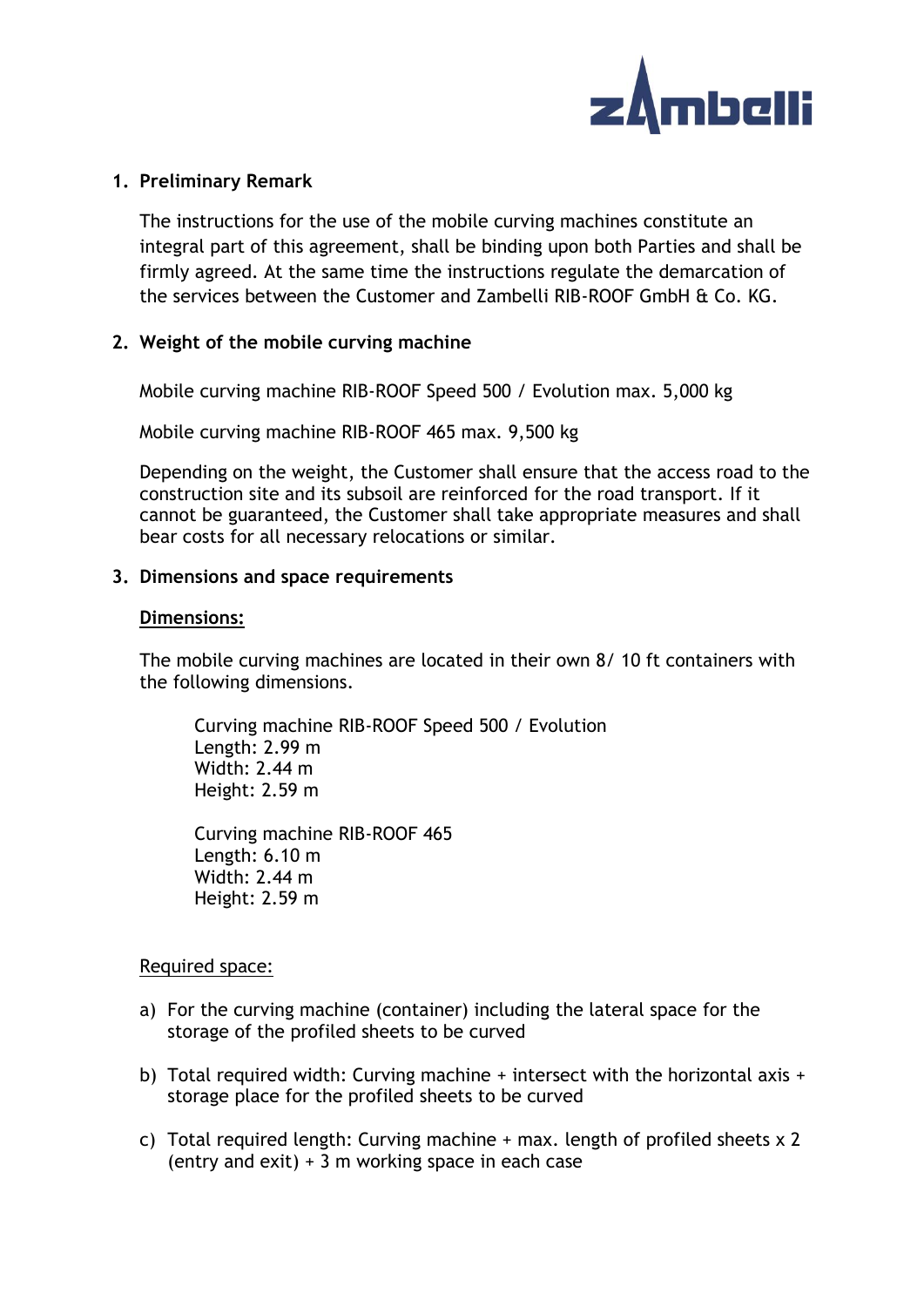

## Additional space:

a) Storage space shall be provided in accordance with the size of the construction project, in the vicinity of not more than 20 m from the entry and the exit of the curving machine.

## **4. Staff requirements**

- A machine operator required to operate the mobile curving machine shall be provided by Zambelli RIB-ROOF GmbH & Co. KG
- **EXECT** The curving machine shall only be operated by the machine operator being a staff member of Zambelli RIB-ROOF GmbH & Co. K
- Unless otherwise stipulated in the written form in the Zambelli RIB-ROOF GmbH & Co. KG offer, the Customer shall defray all the expenses if auxiliary workers need to be provided for the receipt, lashing of bundles, storage of the produced profiled sheets as well as assembling and dismantling of the mobile machine
- The required number of auxiliary workers depends on the length of the produced profiled sheets (handling procedures) and the material to be processed. The following specifications are guide values; the final quantity shall be determined by the machine operator from Zambelli RIB-ROOF GmbH & Co. KG on site:
	- $\circ$  for aluminium sheets with the length exceeding 8 m:
		- **every 8 m / 1 assistant x 2 (exit/entry)**
	- o for steel, zinc or copper sheets with the length exceeding 6 m: **•** every  $3 \text{ m}$  / 1 assistant  $x$  2 (exit/entry)
	- $\circ$  for assembling and dismantling of the mobile machine:
		- 2 assistants for each process

## **5. Working time**

- The time required depends on the requirements of the production process and the scope of the contract and shall be determined by the machine operator in consultation with the responsible bodies
- Normal working hours: Monday-Friday: 10 hours per day (incl. 1-hour break) Saturday, Sunday and holidays: 8 hours per day (incl. 1-hour break)
- No extra costs are charged for work on Saturdays. In case of high time pressure, the Customer and the Supplier can agree on working on Sundays and public holidays against corresponding additional charge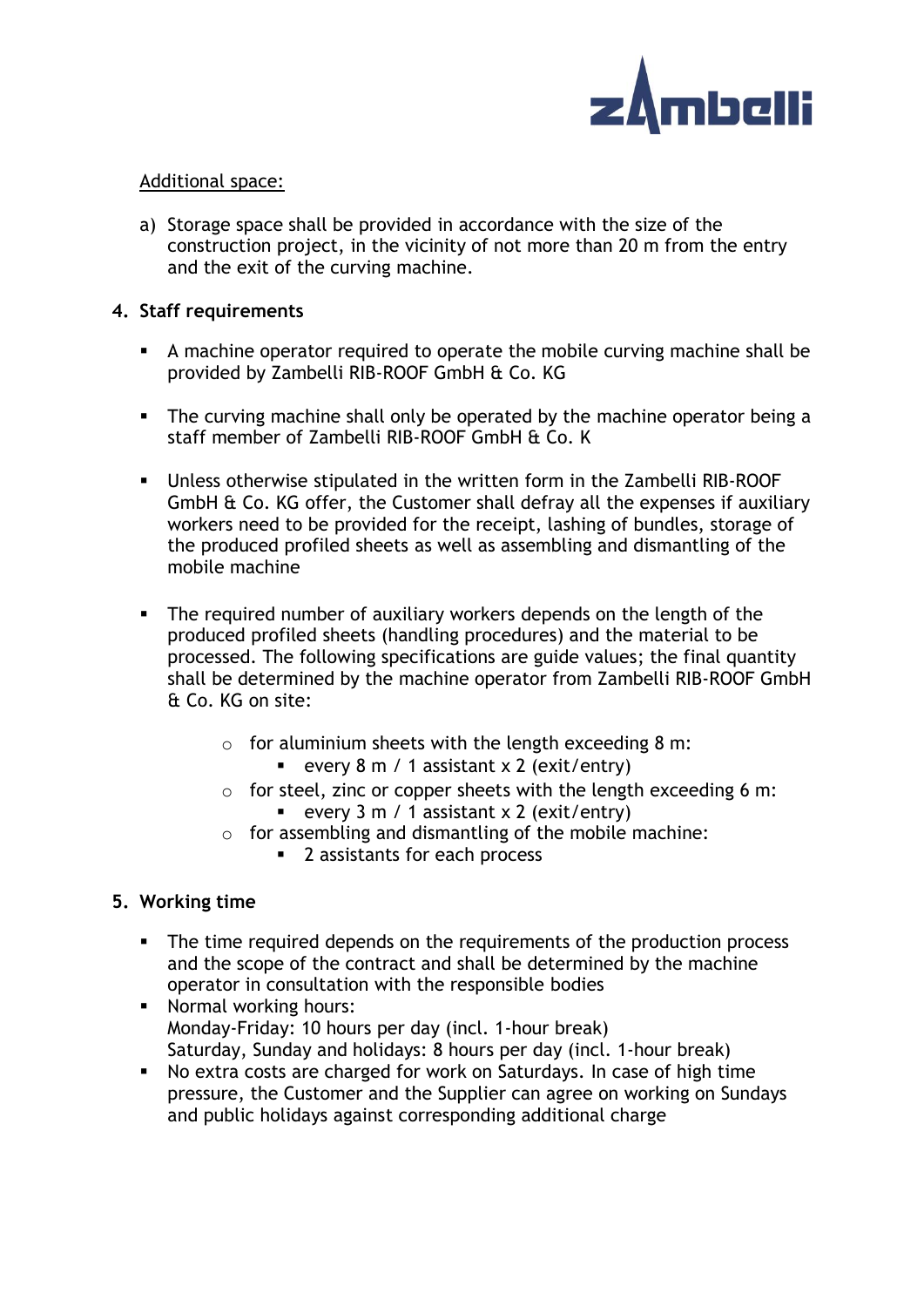

## **6. Services to be provided by the Customer on site**

- Appropriate hoisting equipment for loading and unloading of the curving machine (8 /10 ft container, see specified weight in point 2) from and onto the transport vehicle
- Provision of a sufficient quantity of squared timber or timber formwork planks which are to be placed under the manufactured or curved profiled sheets (intermediate storage)
- **EXP** Appropriate lifting equipment and spreader beams for the maximum length of the profiled sheets (maximum length of the profiled sheets less approx. 2.5 m on the left and right) for lifting of the profiled sheets onto the roof
- **EXEDENT** Appropriate access blocking off to the production area, especially to the area of the profiled sheet exit, in accordance with the general safety regulations and the instructions of the machine operator
- **•** Disposal of the production waste and packaging material
- **EXECUTE 15 Securing the supplier's machines, coils and accessories against theft and** damage

## **7. Intermediate storage**

In terms of the intermediate storage of uncurved profiled sheets, the Customer shall be responsible for the following:

- storage of the profiled sheets on a clean wooden base
- storage of the profiled sheets lengthwise slightly inclined

## **8. Transfer of risks**

- Risks of damage to the profiled sheets shall pass from the Manufacturer to the Customer after the profiled sheets have left the curving machine
- **•** Profiled sheets damaged during the transportation or lifting onto the roof, which therefore need to be produced again, must be specified and invoiced separately
- **•** The Customer is obliged to check the quality and dimensions of the profiled sheets immediately after the profiled sheets have left the curving machine; subsequent complaints can no longer be filed
- No claims can be filed after the profiled sheets have been transported to the construction site or during the installation on the roof (e.g. scratches, deformations, surface damage, etc.)

# **9. General remarks**

- **•** The Customer is liable for all occurring accidents. The Customer is also to prepare the construction site in accordance with the local safety regulations and to appropriately instruct the machine operator and auxiliary workers. The Customer shall bear all costs therefor
- **EXT** The Customer shall bear all costs for delays which have not been caused by the machine operator and shall be charged 450  $\epsilon$ /day